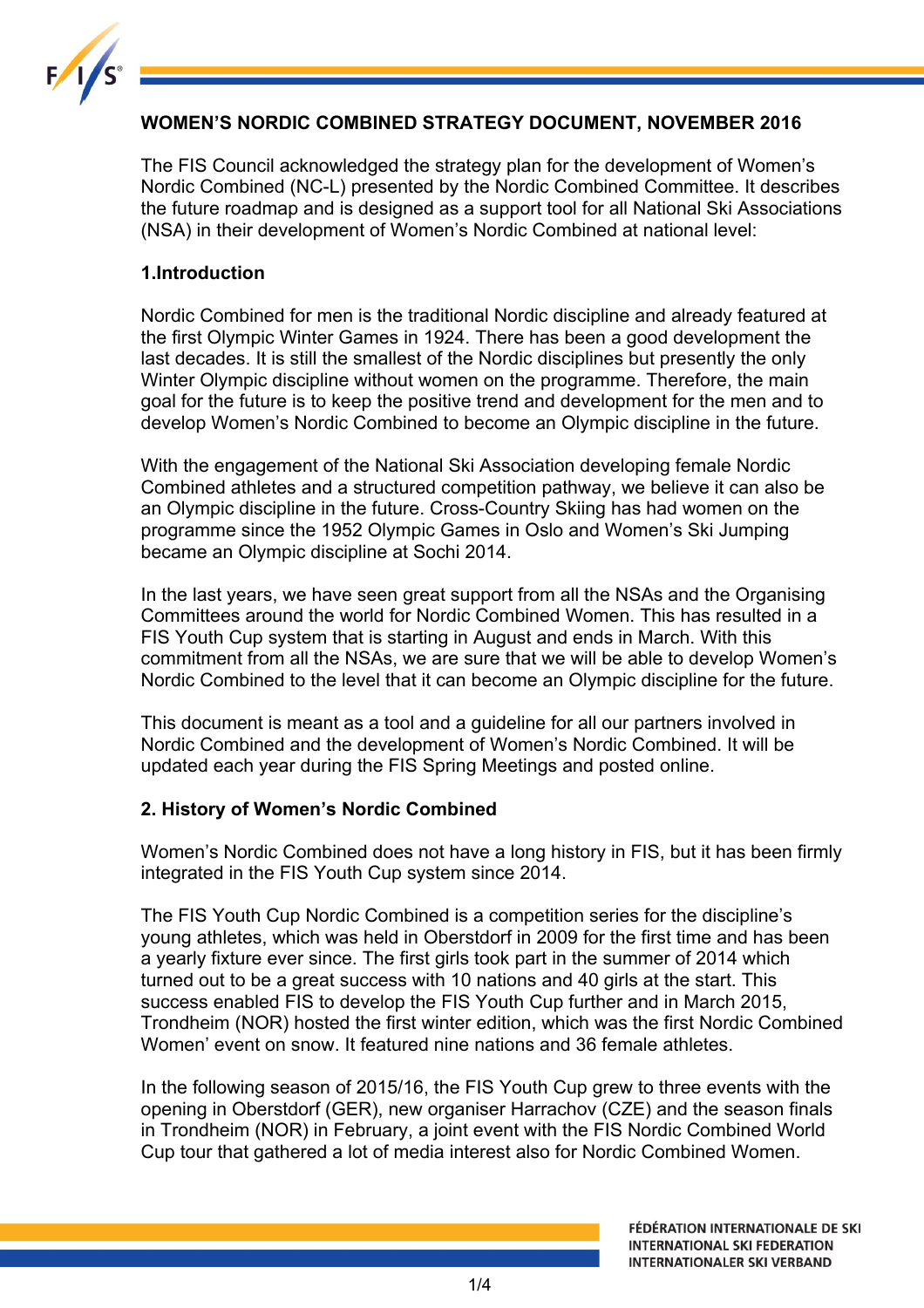

For the upcoming season 2016/17, one more organiser (Vuokatti (FIN)) has joined the calendar. This brings the FIS Youth Cup to a total of 4 organisers through the season. The athletes in the Youth II category will compete for an overall ranking title in the upcoming winter for the first time.

Below you will find several different statistics about female participation in Nordic Combined in the past two years



#### **Nordic Combined women attending FIS Youth Cup events 2015 vs. 2016**

**Athletes attending the FIS Youth Cup events from 2014 – 2016**

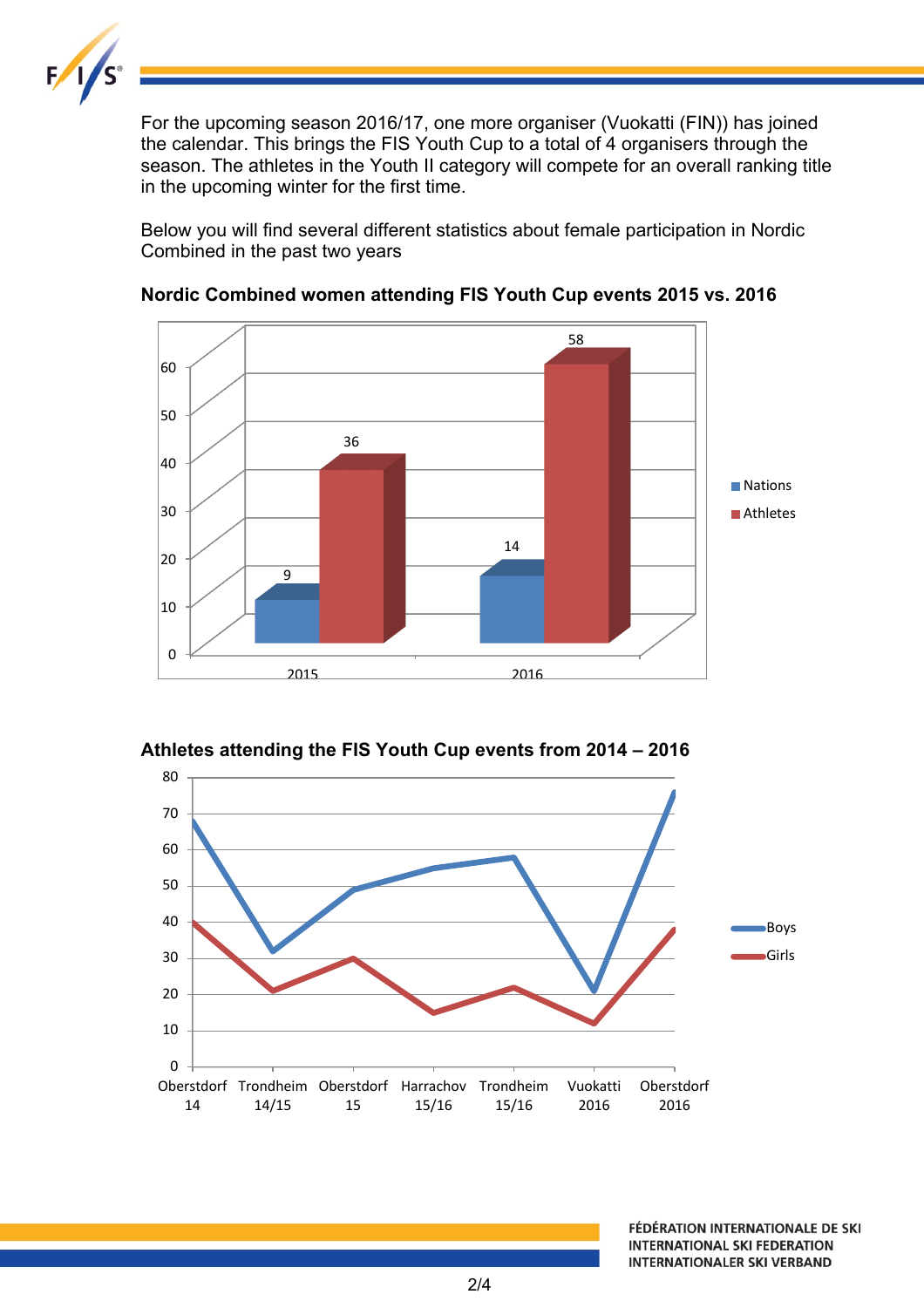

## **3. SHORT-TERM STRATEGY**

Women's Nordic Combined has made big steps the last three years. The performance level of the athletes is rising and the number of nations and athletes attending events around the world are growing each year.

The following points are presently on agenda and being addressed:

- Youth Coordinator
- Four FIS Youth Cup events through the year
- FIS Youth Cup ranking system.
- Close cooperation with SJL and the SJ/NC Youth Committee

#### **Youth Coordinator**

The Nordic Combined Youth Coordinator will also support the Women's Nordic Combined events. The task for this position is to support all the FIS Youth Cup organisers, coordinate the Youth Cup calendar with other competition series like the OPA Alpencup and to ensure the events are organised in accordance with the FIS rules.

#### **Four (4) FIS Youth Cup events**

In the season 2016/17, there will be 4 organisers on the FIS Youth Cup calendar. For the overall Youth Cup this is a sufficient number of events to award the title. In cooperation with the OPA Alpencup, there will be 6-7 competition weekends during the season that will be open for all nations to participate in NC-L events.

#### **FIS Youth Cup ranking system**

The Nordic Combined Committee decided in June 2016 to add the ranking system to the Youth Cup. This means that the normal World Cup ranking system is used for all Youth Cup events through one season, summer and winter.

#### **Close cooperation with SJ-L and the Sub-Committee for SJ/NC Youth and Children's Questions**

Very important for the future development of the NC-L is the close cooperation with SJ/SJ-L. Through the Sub-Committee for SJ/NC Youth and Children's Questions, we are able to develop the NC-L in coordination with SJ/SJL which is important for all our nations to share resources.